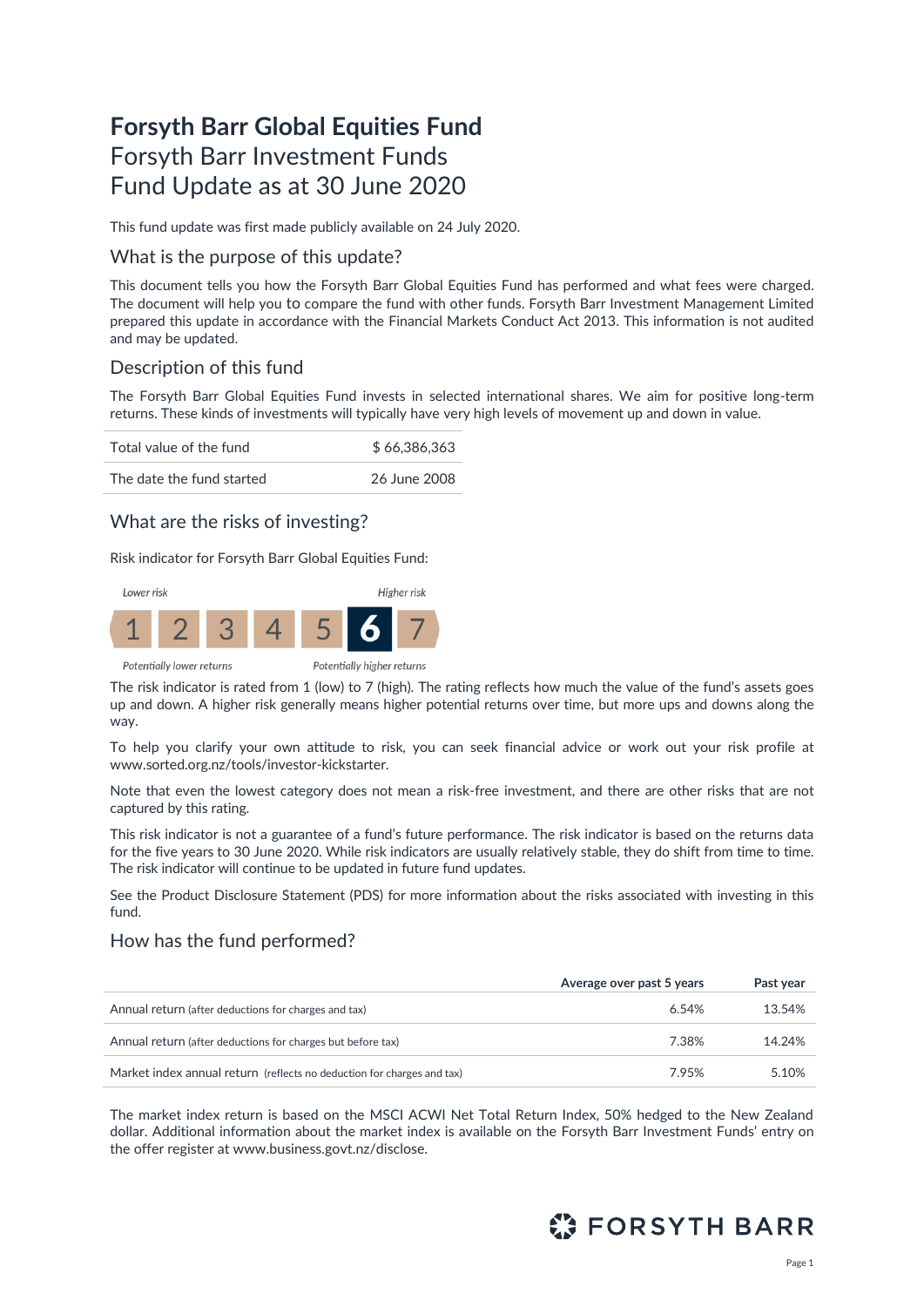# Annual return graph



This shows the return after fund charges and tax for each of the last 10 years ending 31 March. The last bar shows the average annual return for the last 10 years, up to 30 June 2020.

Important: This does not tell you how the fund will perform in the future.

Returns in this update are after tax at the highest prescribed investor rate (PIR) of tax for an individual New Zealand resident. Your tax may be lower.

### What fees are investors charged?

Investors in the Forsyth Barr Global Equities Fund are charged fund charges. In the year to 31 March 2020 these were:

|                                                       | % of net asset value <sup>1</sup> |
|-------------------------------------------------------|-----------------------------------|
| Total fund charges                                    | 1.58%                             |
| Which are made up of:                                 |                                   |
| Total management and administration charges including | 1.58%                             |
| Manager's basic fee                                   | 1.53%                             |
| Other management and administration charges           | 0.05%                             |
| Total performance-based fees                          | 0.00%                             |
|                                                       | Dollar amount per investor        |
| Other charges                                         | \$0.00                            |

Investors are not currently charged any other fees. See the PDS for more information about fees. Small differences in fees and charges can have a big impact on your investment over the long term.

#### **Example of how this applies to an investor**

Jane had \$10,000 in the fund at the start of the year and did not make any further contributions. At the end of the year, Jane received a return after fund charges were deducted but before tax of \$1,424 (that is 14.24% of her initial \$10,000). This gives Jane a total return after tax of \$1,354 for the year.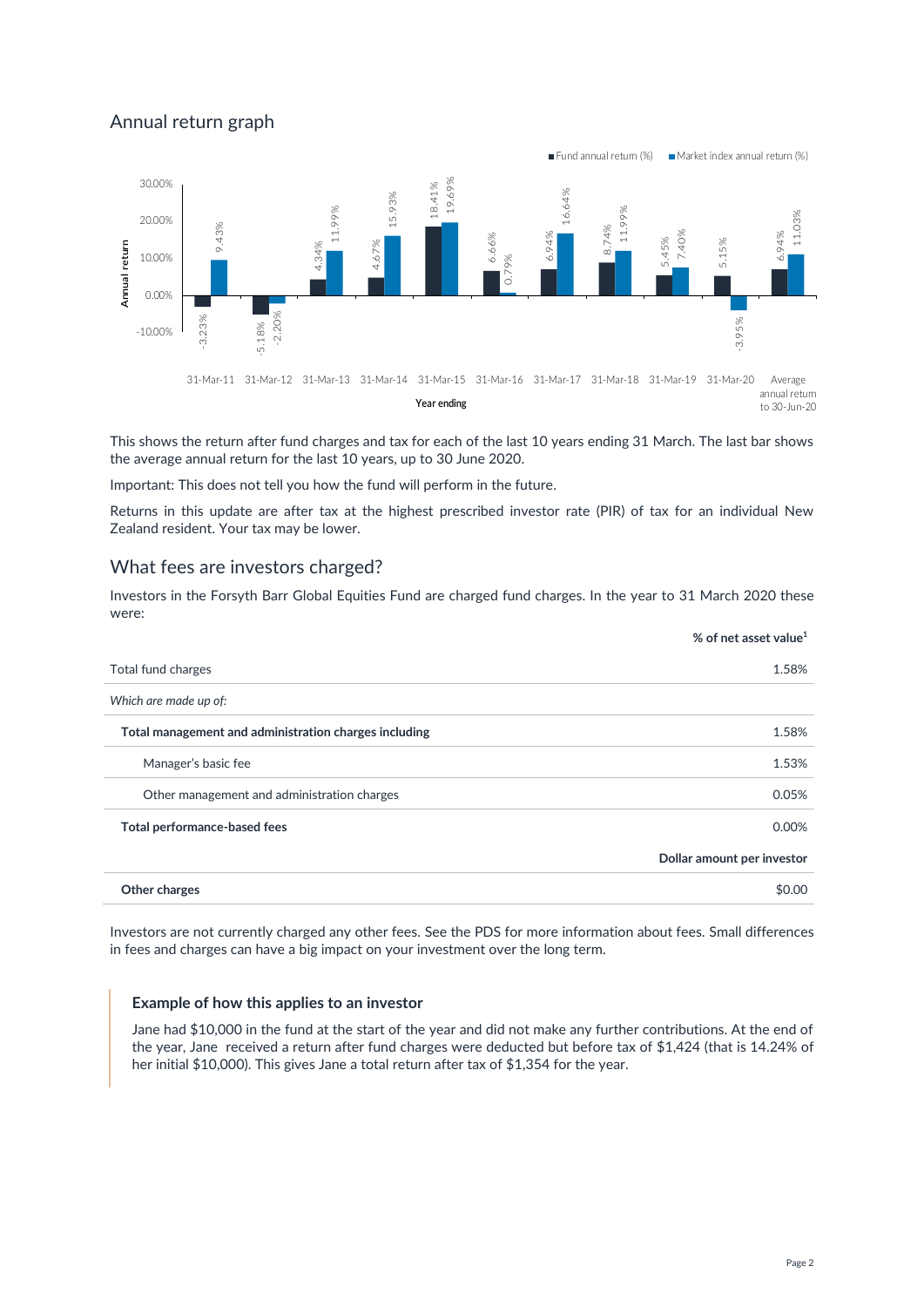# What does the fund invest in?

This shows the types of assets that the fund invests in.



#### Actual investment mix

#### Target investment mix

| Cash and cash equivalents    | 10.00%   |
|------------------------------|----------|
| New Zealand fixed interest   | 0.00%    |
| International fixed interest | $0.00\%$ |
| Australasian equities        | $0.00\%$ |
| International equities       | 90.00%   |
| Listed property              | 0.00%    |
| Unlisted property            | 0.00%    |
| Commodities                  | 0.00%    |
| Other                        | 0.00%    |

### Top 10 investments

|    | Name                                 | Percentage of fund net<br>assets | Type                   | Country              | <b>Credit rating</b><br>(if applicable) |
|----|--------------------------------------|----------------------------------|------------------------|----------------------|-----------------------------------------|
| 1  | Alphabet Inc Class A                 | 5.25%                            | International equities | <b>United States</b> |                                         |
| 2  | Apple Inc.                           | 5.01%                            | International equities | <b>United States</b> |                                         |
| 3  | Amazon.com. Inc.                     | 4.45%                            | International equities | <b>United States</b> |                                         |
| 4  | NIKE, Inc.                           | 4.31%                            | International equities | <b>United States</b> |                                         |
| 5  | Visa Inc.- Class A Shares            | 4.04%                            | International equities | <b>United States</b> |                                         |
| 6  | Intel Corp                           | 3.92%                            | International equities | <b>United States</b> |                                         |
| 7  | Comcast Corp Class A                 | 3.78%                            | International equities | <b>United States</b> |                                         |
| 8  | LVMH Moet Hennessy- Louis<br>Vuitton | 3.54%                            | International equities | France               |                                         |
| 9  | Baxter International Inc.            | 3.32%                            | International equities | <b>United States</b> |                                         |
| 10 | Medtronic Inc.                       | 3.26%                            | International equities | <b>United States</b> |                                         |
|    |                                      |                                  |                        |                      |                                         |

The top 10 investments make up 40.88% of the fund.

We actively manage the fund's foreign currency exposures. As at 30 June 2020, these exposures represented 97.09% of the value of the fund. After allowing for foreign currency hedges in place, 72.92% of the value of the fund was unhedged and exposed to foreign currency risk.